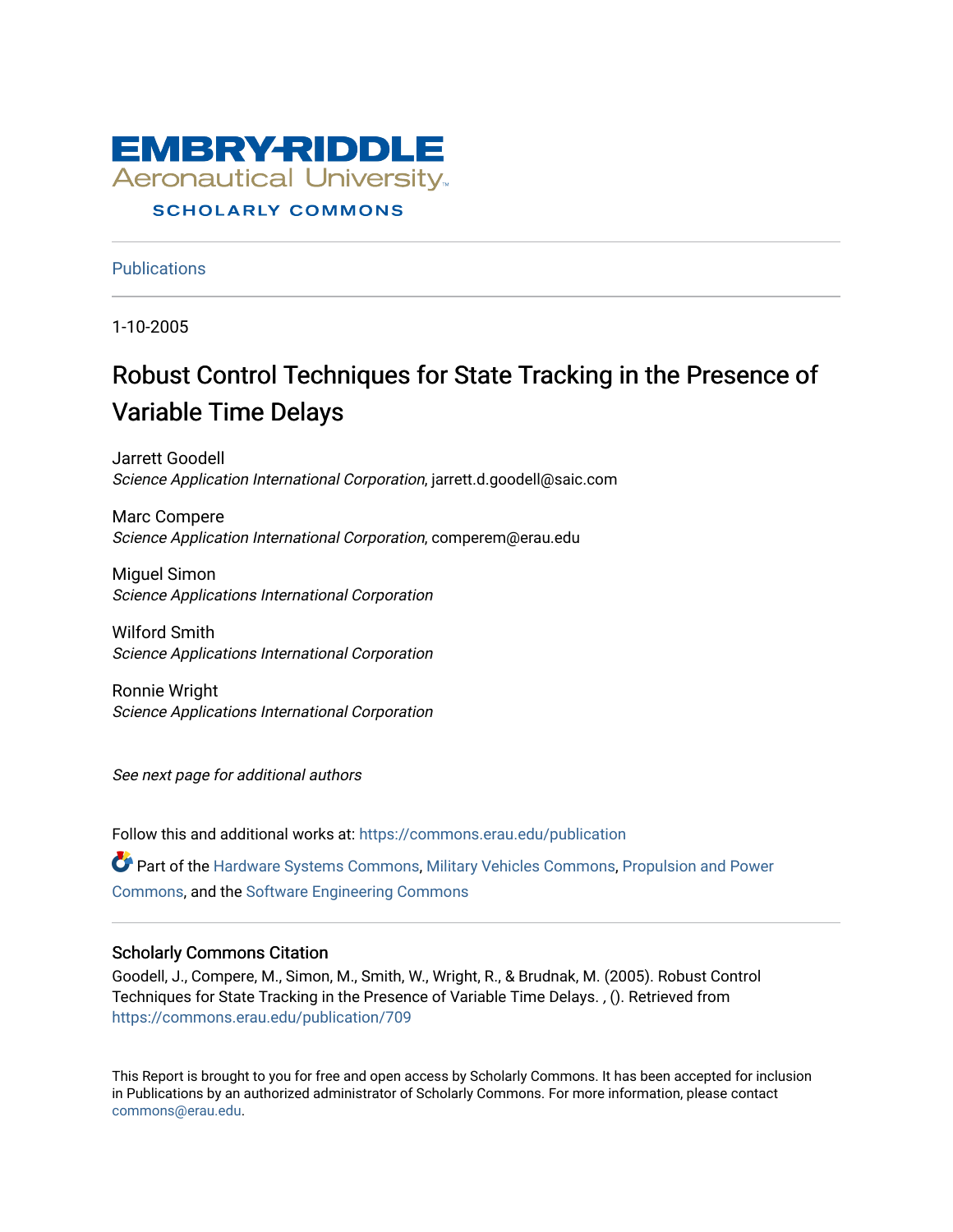## Authors

Jarrett Goodell, Marc Compere, Miguel Simon, Wilford Smith, Ronnie Wright, and Mark Brudnak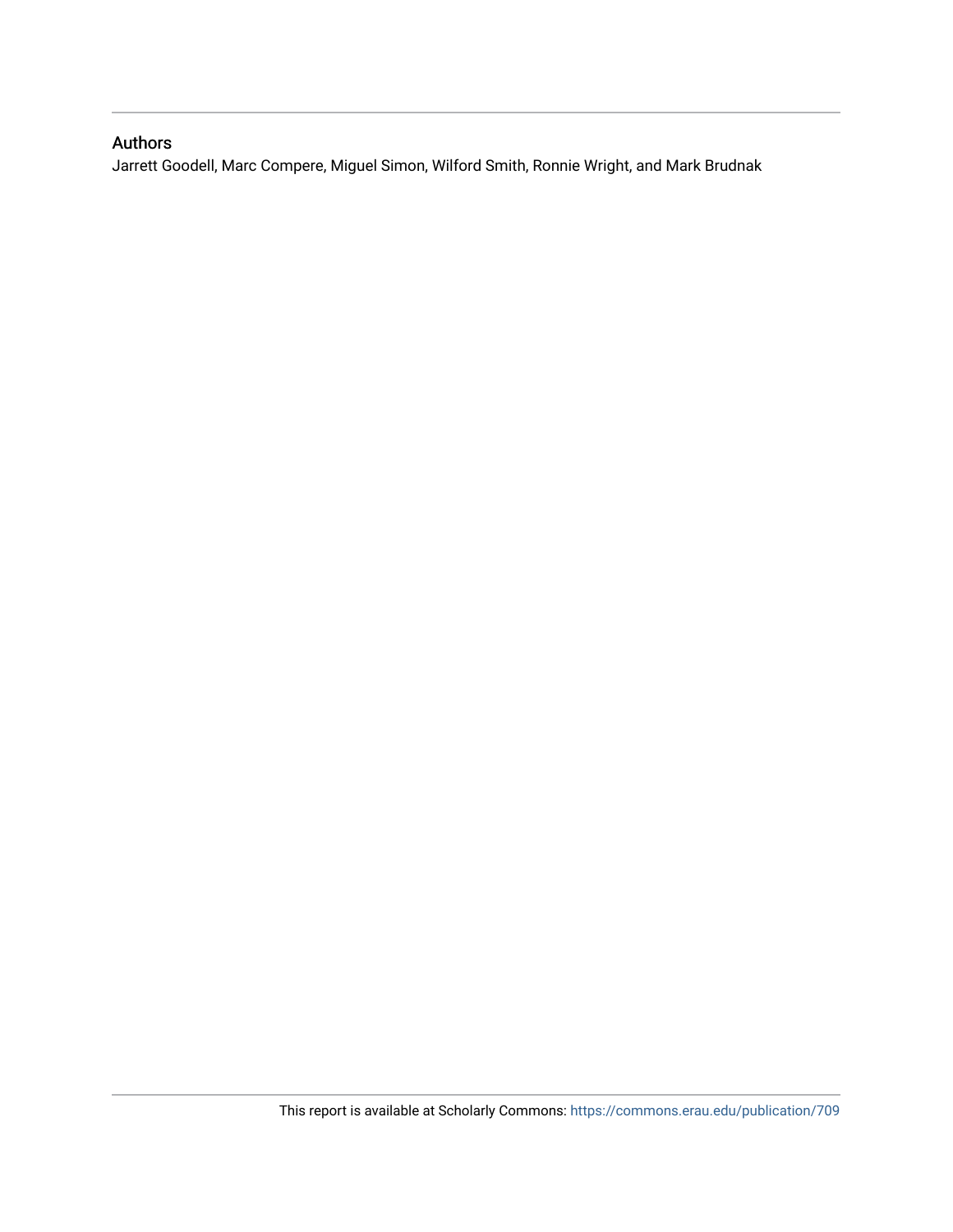

## **Robust Control Techniques for State Tracking in the Presence of Variable Time Delays**

**Jarrett Goodell, Marc Compere, Miguel Simon, Wilford Smith, Ronnie Wright** 

Science Applications International Corporation

## **Mark Brudnak**

U.S. Army TARDEC

#### **ABSTRACT**

In this paper, a distributed driver-in-the-loop and hardware-in-the-loop simulator is described with a driver on a motion simulator at the U.S. Army TARDEC Ground Vehicle Simulation Laboratory (GVSL). Realistic power system response is achieved by linking the driver in the GVSL with a full-sized hybrid electric power system located 2,450 miles away at the TARDEC Power and Energy Systems Integration Laboratory (P&E SIL), which is developed and maintained by Science Applications International Corporation (SAIC). The goal is to close the loop between the GVSL and P&E SIL over the Internet to provide a realistic driving experience in addition to realistic power system results. In order to preserve a valid and safe hardware-in-the-loop experiment, the states of the GVSL must track the states of the P&E SIL. In a distributed control system utilizing the open Internet, the communications channel is a primary source of uncertainty and delay that can degrade the overall system performance and stability. The presence of a cross-country network delay and the unavoidable differences between the P&E SIL hardware and GVSL model will cause the GVSL states and P&E SIL states to diverge without any additional action. Thus, two robust strategies for state convergence are developed and presented in this paper. The first strategy is a non-linear Sliding Mode control scheme. The second strategy is an H-infinity control scheme. Both schemes are implemented in simulation, and both schemes show promising results for state convergence in the presence of variable cross-country time delays.

#### **INTRODUCTION**

TARDEC is developing a comprehensive Power Budget Model (PBM) to project the power and energy usage of each entity on the battlefield. This will provide the user community with a tool to assist in making informed decisions concerning force structure and vehicle designs. The PBM provides a power estimation and control capability at both the vehicle level and at the unit level that aggregates multiple vehicles and multiple

players. At the vehicle level, it provides the capability to calculate automotive performance along with the capabilities of the power supply to provide timely and sufficient energy to each load, both on- and off-vehicle. The PBM is a four-phase effort, progressing from Phase 0 to Phase 3. Phase 0 is the existing desktop CHPSPerf tool that can be used to approximate the power from a single vehicle. Phase 3, otherwise known as the RemoteLink, is a coupled hardware-in-the-loop / driverin-the-loop networked multi-vehicle simulation of the future battlefield. This PBM tool version will couple existing TARDEC laboratory facilities, namely a sixdegree-of-freedom motion base/crew station in Warren, Ml and the P&E SIL power system located in San Jose, CA. The motion base will provide driving realism while the P&E SIL will provide a realistic hardware power system response

The goal of the RemoteLink is to provide a real-time cross-country link that causes the GVSL's motion-base and P&E SIL's power system hardware to interact together as if they were both connected locally. Both the GVSL and P&E SIL will contain coupled dynamic systems that create a seamless simulation environment for realistically exercising the power train hardware located in San Jose, CA. Remote operation of the P&E SIL hardware is initiated by a human operator in a driving simulation environment located in Warren, MI where a vehicle dynamics model is simulated locally to drive a These two test sites are separated by 2,450 miles (see Figure 1) but communicate over the open Internet. Use of the open Internet as a communication channel to couple these two dynamic systems poses several problems [1] including significant time delay, variable time delay, and data loss.

Four strategies have been identified as keys to implementation of the RemoteLink.

1. Local power system model: A dynamic model of the entire SIL power system, CHPSPerf [2,4], will run on the crewstation motionbase. This model will provide an estimate of the real power system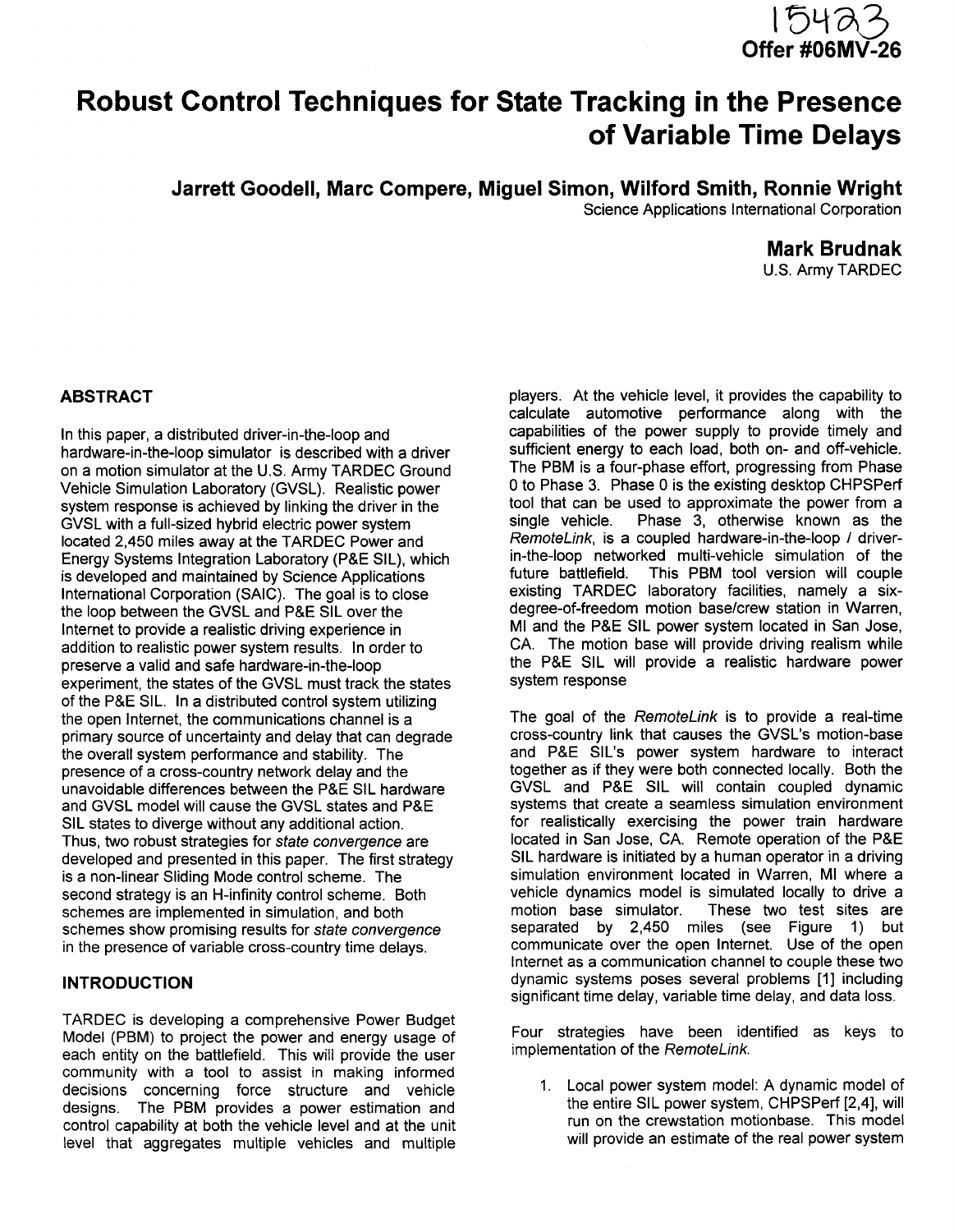| <b>Report Documentation Page</b>                                                                                                                                                                                                                                                                                                                                                                                                                                                                                                                                                                                                                                                                                                                                                                                                                                   | Form Approved<br>OMB No. 0704-0188       |                                                                            |  |  |  |
|--------------------------------------------------------------------------------------------------------------------------------------------------------------------------------------------------------------------------------------------------------------------------------------------------------------------------------------------------------------------------------------------------------------------------------------------------------------------------------------------------------------------------------------------------------------------------------------------------------------------------------------------------------------------------------------------------------------------------------------------------------------------------------------------------------------------------------------------------------------------|------------------------------------------|----------------------------------------------------------------------------|--|--|--|
| Public reporting burden for the collection of information is estimated to average 1 hour per response, including the time for reviewing instructions, searching existing data sources, gathering and<br>maintaining the data needed, and completing and reviewing the collection of information. Send comments regarding this burden estimate or any other aspect of this collection of information,<br>including suggestions for reducing this burden, to Washington Headquarters Services, Directorate for Information Operations and Reports, 1215 Jefferson Davis Highway, Suite 1204, Arlington<br>VA 22202-4302. Respondents should be aware that notwithstanding any other provision of law, no person shall be subject to a penalty for failing to comply with a collection of information if it<br>does not display a currently valid OMB control number. |                                          |                                                                            |  |  |  |
| 1. REPORT DATE<br><b>10 JAN 2005</b>                                                                                                                                                                                                                                                                                                                                                                                                                                                                                                                                                                                                                                                                                                                                                                                                                               | 2. REPORT TYPE<br><b>Journal Article</b> | 3. DATES COVERED<br>10-01-2005 to 10-01-2005                               |  |  |  |
| <b>4. TITLE AND SUBTITLE</b><br>ROBUST CONTROL TECHNIQUES FOR STATE TRACKING IN<br>THE PRESENCE OF VARIABLE TIME DELAYS                                                                                                                                                                                                                                                                                                                                                                                                                                                                                                                                                                                                                                                                                                                                            |                                          | 5a. CONTRACT NUMBER<br>DAA-E07-02-C-L045                                   |  |  |  |
|                                                                                                                                                                                                                                                                                                                                                                                                                                                                                                                                                                                                                                                                                                                                                                                                                                                                    |                                          | <b>5b. GRANT NUMBER</b>                                                    |  |  |  |
|                                                                                                                                                                                                                                                                                                                                                                                                                                                                                                                                                                                                                                                                                                                                                                                                                                                                    |                                          | 5c. PROGRAM ELEMENT NUMBER                                                 |  |  |  |
| 6. AUTHOR(S)<br><b>Jarrett Goodell; Marc Compere; Miguel Simon; Mark Brudnak</b>                                                                                                                                                                                                                                                                                                                                                                                                                                                                                                                                                                                                                                                                                                                                                                                   |                                          | 5d. PROJECT NUMBER                                                         |  |  |  |
|                                                                                                                                                                                                                                                                                                                                                                                                                                                                                                                                                                                                                                                                                                                                                                                                                                                                    |                                          | <b>5e. TASK NUMBER</b>                                                     |  |  |  |
|                                                                                                                                                                                                                                                                                                                                                                                                                                                                                                                                                                                                                                                                                                                                                                                                                                                                    |                                          | 5f. WORK UNIT NUMBER                                                       |  |  |  |
| 7. PERFORMING ORGANIZATION NAME(S) AND ADDRESS(ES)<br><b>Science Applications International Corporation, 8303 N. Mopac</b><br>Expwy, Suite B-450, Austin, TX, 78759                                                                                                                                                                                                                                                                                                                                                                                                                                                                                                                                                                                                                                                                                                |                                          | 8. PERFORMING ORGANIZATION REPORT<br><b>NUMBER</b><br>$\frac{1}{2}$ #15423 |  |  |  |
| 9. SPONSORING/MONITORING AGENCY NAME(S) AND ADDRESS(ES)<br>U.S. Army TARDEC, 6501 E.11 Mile Rd, Warren, MI, 48397-5000                                                                                                                                                                                                                                                                                                                                                                                                                                                                                                                                                                                                                                                                                                                                             |                                          | 10. SPONSOR/MONITOR'S ACRONYM(S)<br><b>TARDEC</b>                          |  |  |  |
|                                                                                                                                                                                                                                                                                                                                                                                                                                                                                                                                                                                                                                                                                                                                                                                                                                                                    |                                          | 11. SPONSOR/MONITOR'S REPORT<br>NUMBER(S)<br>#15423                        |  |  |  |
| 12. DISTRIBUTION/AVAILABILITY STATEMENT<br>Approved for public release; distribution unlimited                                                                                                                                                                                                                                                                                                                                                                                                                                                                                                                                                                                                                                                                                                                                                                     |                                          |                                                                            |  |  |  |
| 13. SUPPLEMENTARY NOTES<br>SAE WORLD CONGRESS 2006 COBO HALL, DETROIT, MI                                                                                                                                                                                                                                                                                                                                                                                                                                                                                                                                                                                                                                                                                                                                                                                          |                                          |                                                                            |  |  |  |
| 14. ABSTRACT<br>In this paper, a distributed driver-in-the-Ioop and hardware-in-the-Ioop simulator is described with a<br>driver on a motion simulator at the U.S. Army TARDEC Ground Vehicle Simulation Laboratory (GVSL).                                                                                                                                                                                                                                                                                                                                                                                                                                                                                                                                                                                                                                        |                                          |                                                                            |  |  |  |

**Realistic power system response is achieved by linking the driver in the GVSL with a full-sized hybrid electric power system located 2,450 miles away at the TARDEC Power and Energy Systems Integration Laboratory (P&E SIL), which is developed and maintained by Science Applications International Corporation (SAIC). The goal is to close the loop between the GVSL and P&E SIL over the Internet to provide a realistic driving experience in addition to realistic power system results. In order to preserve a valid and safe hardware-in-the-Ioop experiment, the states of the GVSL must track the states of the P&E SIL. In a distributed control system utilizing the open Internet, the communications channel is a primary source of uncertainty and delay that can degrade the overall system performance and stability. The presence of a cross-country network delay and the unavoidable differences between the P&E SIL hardware and GVSL model will cause the GVSL states and P&E SIL states to diverge without any additional action. Thus, two robust strategies for state convergence are developed and presented in this paper. The first strategy is a non-linear Sliding Mode control scheme. The second strategy is an H-infinity control scheme. Both schemes are implemented in simulation, and both schemes show promising results for state convergence in the presence of variable cross-country time delays.**

15. SUBJECT TERMS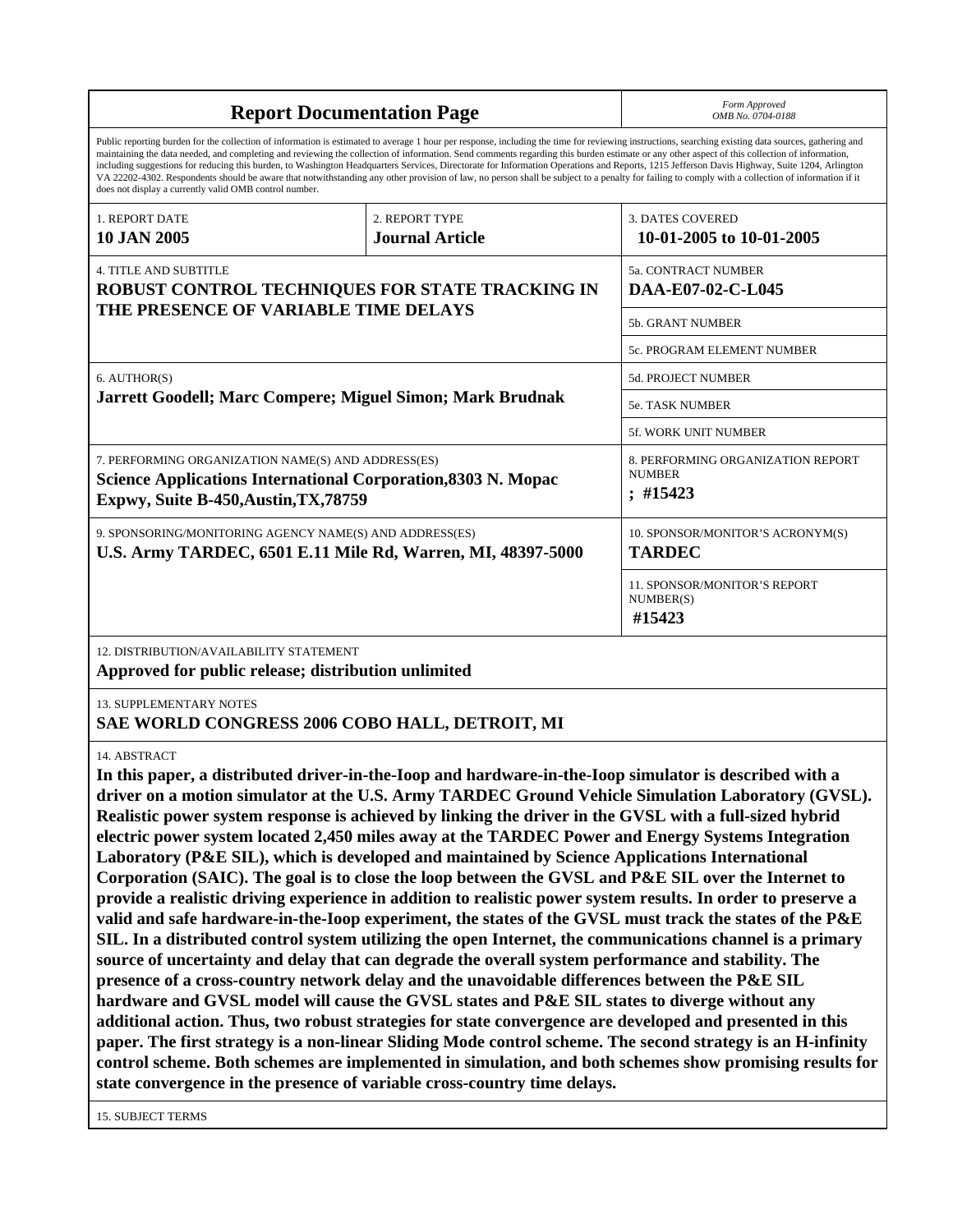| 16. SECURITY CLASSIFICATION OF: |              | 17. LIMITATION<br>OF ABSTRACT | 18. NUMBER<br>OF PAGES | 19a. NAME OF RESPONSIBLE<br><b>PERSON</b> |  |
|---------------------------------|--------------|-------------------------------|------------------------|-------------------------------------------|--|
| a. REPORT                       | b. ABSTRACT  | c. THIS PAGE                  | Same as                |                                           |  |
| unclassified                    | unclassified | unclassified                  | <b>Report (SAR)</b>    |                                           |  |

**Standard Form 298 (Rev. 8-98)**<br>Prescribed by ANSI Std Z39-18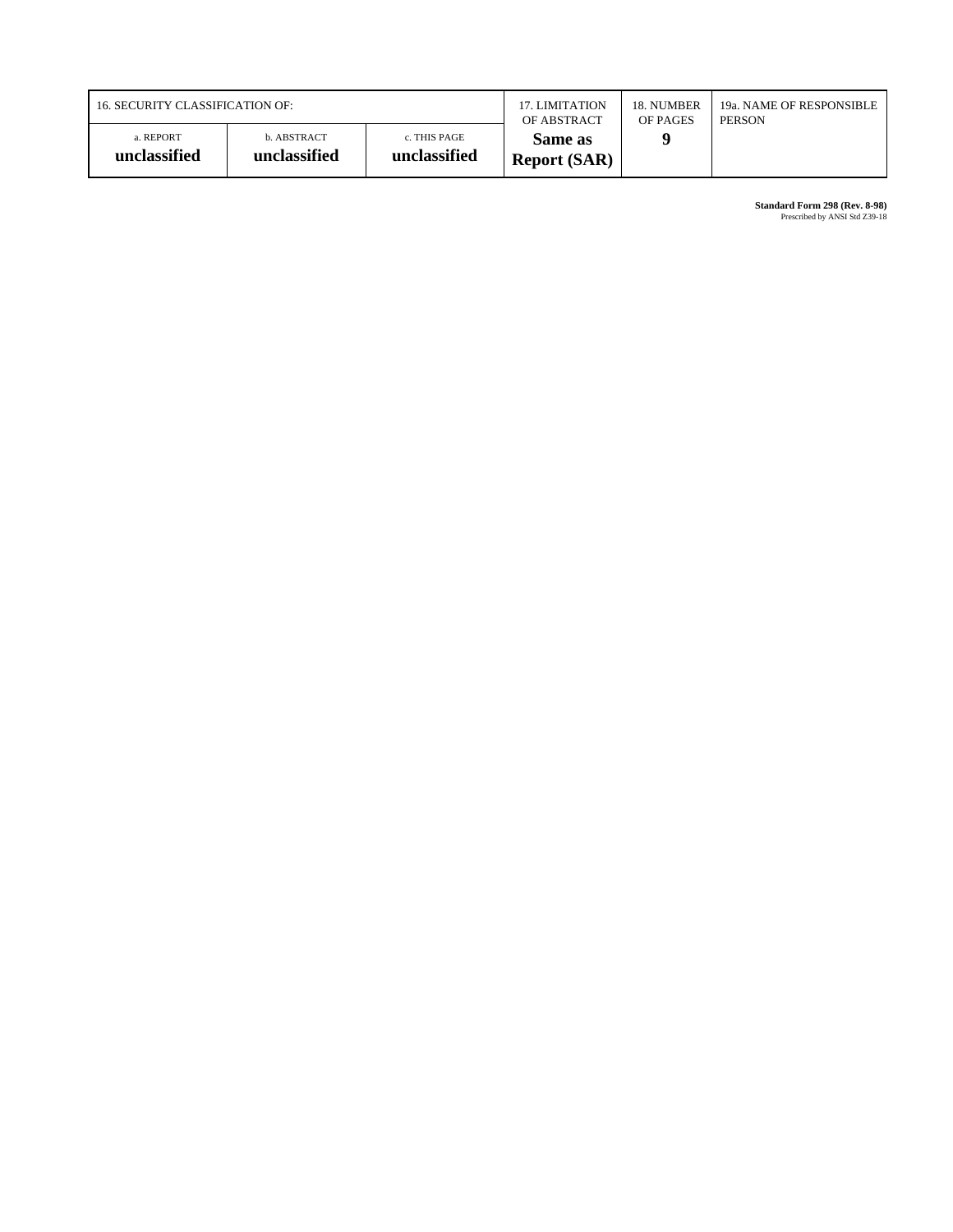

Figure 1. Illustration of long haul components.

hardware's response to the motion base vehicle model.

- 2. Adaptive filtering algorithm: A Kalman or RLS filter will provide real-time updates to the GVSL mobility model's torque inputs [3].
- 3. State convergence: A method for observing and coordinating pertinent dynamic states for both the mobility and power system models is<br>implemented at both ends. This paper implemented at both ends. discusses state convergence in detail.
- 4. Parameter tuning: Future work includes both offline and online parameter estimation for the power system model. CHPSPerf is validated against experimental data, however, both extended hardware operation and temperaturedependent effects present a need for continued power system parameter estimation.

The use of CHPSPerf and the adaptive filtering strategy

have shown potential to minimize the unwanted effects of time delay, but also introduce the need for coordination between the states of the GVSL and the P&E SIL. Although both delay compensation and Although both delay compensation and coordination of the GVSL and P&E SIL states are addressed in the RemoteLink, this paper discusses the solution to the latter of these problems, which is called state convergence throughout the remainder of the paper. The state convergence algorithms are observers which cause the states in the GVSL power system model to track the states of the real power system hardware. This observer is called the *powertrain observer*. Similarly, the states in the P&E SIL vehicle model should track the states of the GVSL vehicle model. This track the states of the GVSL vehicle model. observer is called the vehicle dynamics observer. Two robust control strategies for achieving state convergence are presented, including a non-linear Sliding Mode control scheme and an H-infinity control scheme. This paper covers the following discussions: the RemoteLink high-level problem formulation and system description, design strategies and implementations, experimental results, followed by a conclusion and future work.

#### **SYSTEM DESCRIPTION AND PROBLEM FORMULATION**

Figure 2 illustrates the interfaces between the GVSL and P&E SIL, which are separated by a distance of 2,450 miles. The GVSL (shown in the top half of Figure 2) consists of three main features. The first is the driver who operates a crewstation mounted on a motion simulator. The crewstation receives both visual and motion feedback which provides the driver with a realistic driving experience and the P&E SIL power system with realistic driver commands. In order to provide feedback to the driver, the crewstation and motion simulator both use vehicle states from the local vehicle model, which is the second important feature of the GVSL. This vehicle model is a high-fidelity, 3-D, real-time, multi-body



Figure 2: RemoteLink Architecture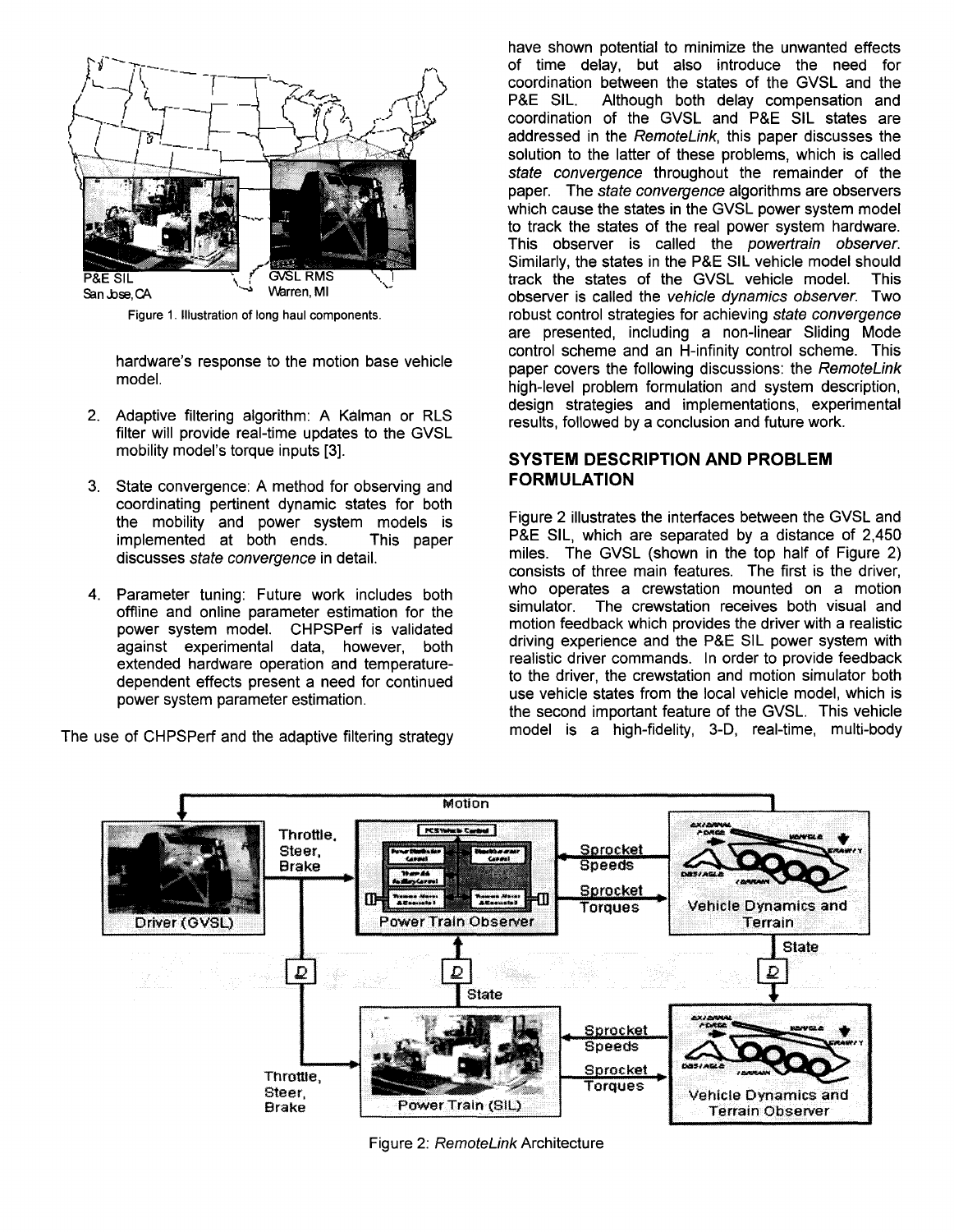dynamics model which receives sprocket torques from the power system model and sends vehicle states to the crewstation and motion simulator. The third GVSL feature is the CHPSPerf hybrid electric power system model [2]. The CHPSPerf power system is designed to closely model the hardware in the SIL and provides high frequency torque response to the GVSL vehicle model. These torques are computed based upon driver commands, vehicle states, local motor models, and torque data from the P&E SIL. The local CHPSPerf power system model must balance two objectives: 1) provide fast, realistic response to the driver to maintain realistic driver feel and 2) provide a response that closely resembles the behavior of the actual P&E SIL power system. In order to achieve these two objectives, a delay compensation strategy [3] was developed and resides in software inside the CHPSPerf power system model. Note that the power system torques are not physical torques, but are torques that exist in software.

With respect to the P&E SIL (shown in the bottom half of Figure 2), two major entities are present  $-$  the series hybrid power system hardware designed to power a 20- 22 ton tracked vehicle and the vehicle model and dynamometers. The power system hardware receives a time delayed version of the driver inputs (steering, throttle, and braking) from the GVSL along with the vehicle speed from the SIL vehicle model and responds with actual traction motor torques. The vehicle model computes speed states and produces reaction torque commands which result from interaction with virtual terrain. These load torque commands are fed back to the power system through dynamometers that are connected to the traction motors. This load emulation process is described in more detail in [5]. On the SIL side, the state convergence algorithms reside in the vehicle model and should cause its states to track those of the vehicle model at the GVSL.

#### **SYSTEM OPERATION**

The system operation of the RemoteLink is initiated by driver inputs. Once the driver provides inputs (steering, throttle, braking) to the crewstation (shown in Figure 3), those inputs flow simultaneously to the GVSL and to the P&E SIL. However, the driver inputs must travel through the open Internet and across the country in order to reach the P&E SIL. Thus, the GVSL power system model receives driver inputs before the SIL power system hardware receives those same driver inputs. For reference purposes, suppose that the driver supplies commands at time *t* and that the one-way cross country Internet delay is a constant value of  $\Delta$ . This implies that the driver won't feel the response from the SIL hardware until time  $t+2\Delta$ . If  $\Delta$  is too large, the driver won't be able to navigate the vehicle in a stable fashion. This illustrates the importance of having the local power system model in the GVSL to give instantaneous response.

The downside to having a local power system model is that a model of a system can never perfectly match the



Figure 3: Crew station controls.

physical system. Thus, the presence of the GVSL power system model introduces error between the GVSL torques and the P&E SIL torques. Therefore, it can be deduced that if the torques are in error, then other vehicle states such as sprocket speeds, velocity, and positions will be in error. Once the GVSL states become significantly different from the P&E SIL states, the driverin-the-loop/hardware-in-the-loop experiment becomes meaningless and there are potential safety concerns for the motion base in the GVSL. Avoiding divergent states is the motivation for state convergence within the RemoteLink. The first method used to achieve state convergence is discussed in the next section.

#### **SLIDING MODE CONTROL APPROACH**

A derivation of sliding mode control is outside the scope of this paper; however, the application of sliding mode control for state convergence is demonstrated. Before showing the application to this specific problem, first it is necessary to make a few general remarks about sliding mode control before going into detail about the control law for the RemoteLink. Sliding Mode control can transform a higher order tracking problem into a firstorder stabilization problem [6]. The main idea of sliding mode control is to drive the states of the system to a desired area in state-space known as the sliding surface, which is defined by the designer. Let us assume that the system we are modeling has the form of

$$
\dot{x} = f(x) + b(x,t)u(t)
$$
  
\n
$$
y = h(x)
$$
\n(1)

where  $u$  is the control input,  $x$  is the state vector, and  $y$ the output vector.

In addition, suppose that the vector  $y$  represents the actual outputs, or states, of a system and the vector  $y_d$ represents the desired system outputs. ·A commonly used sliding surface [6] is shown in (2) below.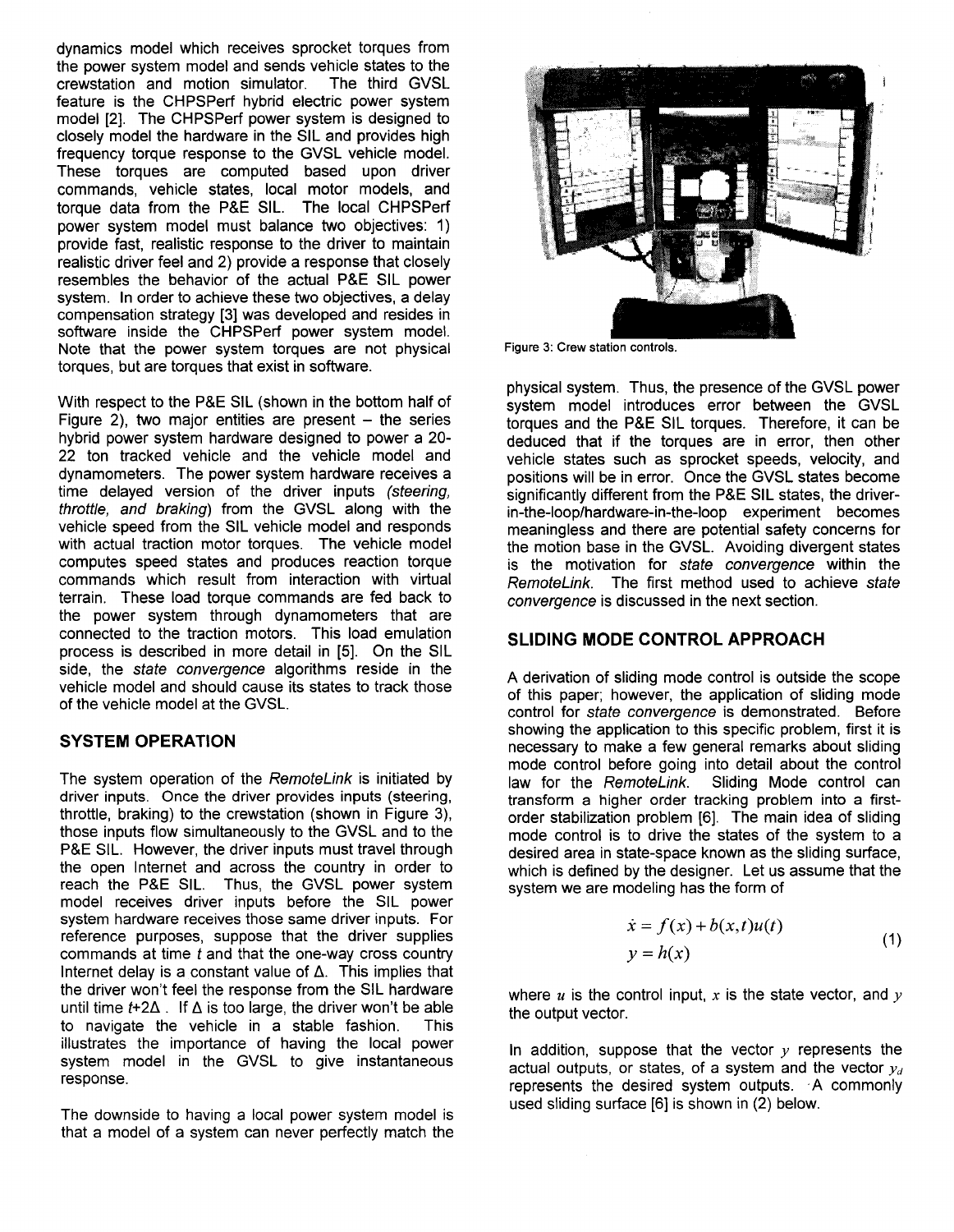$$
s(x,t) = \left(\frac{d}{dt} + \lambda\right)^{(n-1)}\widetilde{y}(t) \tag{2}
$$

where *n* is the relative order of the output,  $\widetilde{\gamma}(t)$  is the output error  $y(t)-y_d(t)$ , and  $\lambda$  is a constant chosen by the designer.

In effect, this sliding surface, *s,* is an error surface. It is desirable to maintain this error surface at zero; hence, it is shown that this tracking problem is transformed into a first order stabilization problem in *s.* Not only is it desirable to maintain the error at zero, but it is also desirable to maintain the error rate-of-change at zero. Due to the fact that the order of (2) is (n-1 ), *s* only needs to be differentiated once for the input to appear. Taking the derivative of *s* and setting it equal to zero leads to a solution for the equivalent control term.

The equivalent term is an important and necessary component of sliding mode control, but an additional term is needed in order to maintain the sliding mode in the presence of disturbances, modeling simplifications and parametric uncertainties. This term is called the robust term. The robust term [6] typically takes the form  $u_{\text{rob}} = -\eta \text{sgn}(s)$ , however the state convergence implementation is modified slightly to use the tanh() function,

$$
u_{\text{rob}} = -\eta \tanh(s / s_0) \tag{3}
$$

where  $\eta$  is a constant chosen by the designer and  $s_0$  is a boundary layer width. Unlike the sgn() function the tanh() function is smooth near zero and with a properly sized boundary layer, eliminates chatter near  $s = 0$ .

Therefore, the robust term works by aggressively forcing the system back to the sliding mode when the states leave the boundary layer around the original sliding surface  $s = 0$ .

Now that a generalized methodology for deriving an effective sliding mode control has been provided, this methodology can be applied to the RemoteLink. In the case of the RemoteLink, the goal is to make the states of the P&E SIL vehicle model follow the states of the GVSL vehicle model. Two approaches can be taken with respect to state convergence of the vehicle states: 1) Force the P&E SIL states to track the GVSL states as quickly and abruptly as possible 2) Gradually migrate the P&E SIL states to track the GVSL states. In the interest of protecting the P&E SIL power system hardware, the second approach of gradually nudging the P&E SIL states is chosen.

The aforementioned states that must be converged include global *X* position, global *Y* position, velocity, left sprocket speed, right sprocket speed, and yaw angle. In the interest of being brief, the derivation is only shown for yaw angle state convergence. Derivations for the other states are similar to the following derivation for yaw angle state convergence.

The first step in deriving a sliding mode control law is obtaining the equivalent control term, and the first step in obtaining the equivalent control term is to write the equation of motion for the state of interest. Thus, (4) below shows the equation of motion for the vehicle yaw angle,  $\mathcal{Y}$ .

$$
\ddot{\psi} = \frac{\Sigma M_z - (\vec{\omega} \times \vec{J} \cdot \vec{\omega})_z}{J_{zz}} + p_{\psi} \tag{4}
$$

where  $\psi$  is the yaw angle,  $M_z$  is the moment about the yaw axis,  $\omega$  is the angular velocity of the vehicle, J is the vehicle rotational moment of inertia, and  $p_w$  is the state convergence control input.

As indicated in the above methodology for sliding mode control, the next step is to define a sliding surface for the control to follow. Accordingly, a sliding surface is defined in (5).

$$
s = \tilde{\psi} + \lambda \tilde{\psi} = \dot{\psi}_{sil} - \dot{\psi}_{gvsl} + \lambda (\psi_{sil} - \psi_{gvsl}) \qquad (5)
$$

Taking the time derivative of the sliding surface and setting the equation equal to zero reveals the following expression.

$$
0 = \ddot{\psi}_{sil} - \ddot{\psi}_{\text{gvsl}} + \lambda (\dot{\psi}_{sil} - \dot{\psi}_{\text{gvsl}})
$$
 (6)

Examining (6), we see that terms exist for the P&E SIL and for the GVSL. Note that the GVSL yaw rate and yaw acceleration terms are desired values coming across the network from the GVSL to the P&E SIL. In order to bring the control input term into this equation, the yaw acceleration defined in (4) must be substituted into (6). After re-arranging terms, (7) below shows the expression

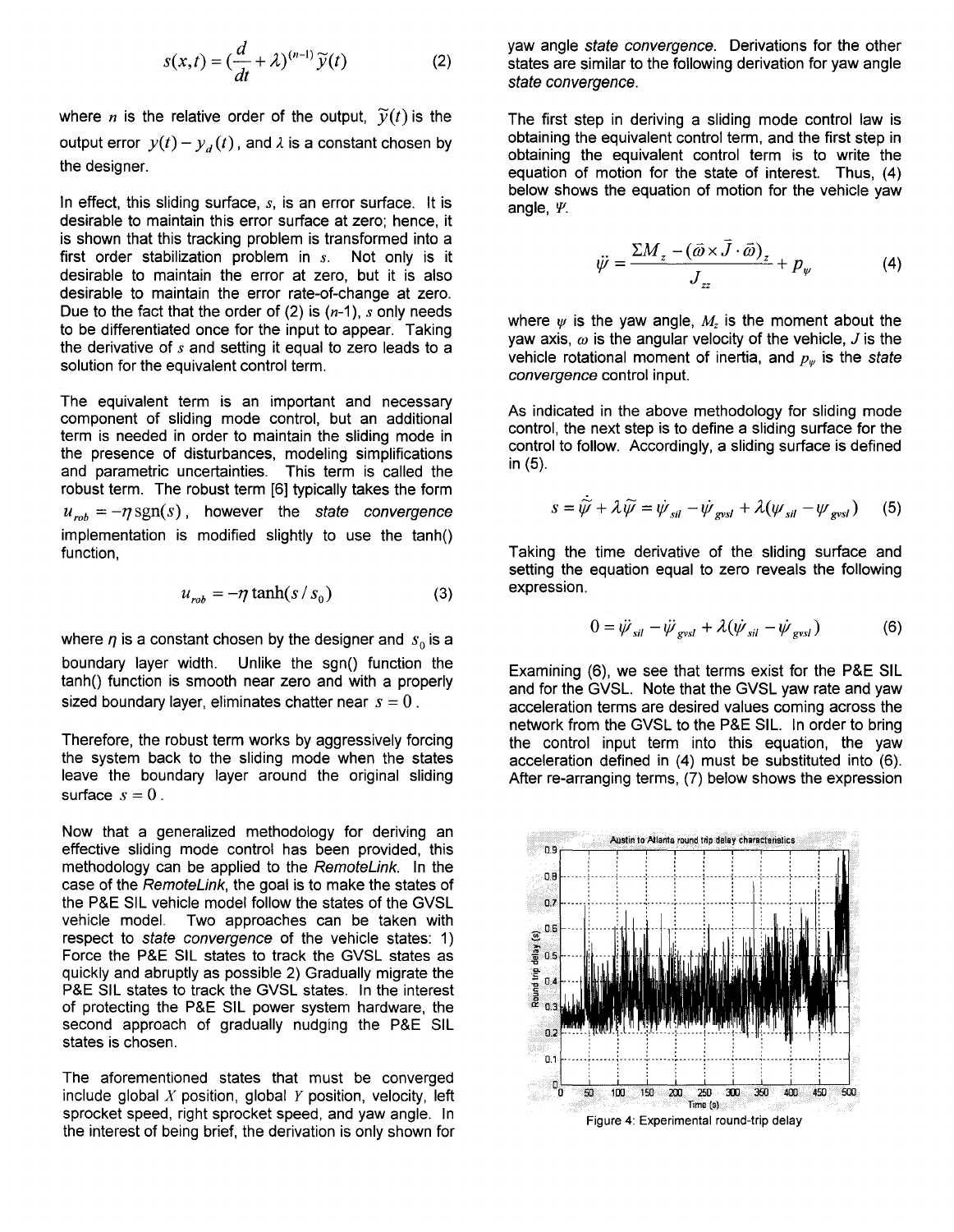for the equivalent control term.

$$
p_{\psi,eq} = \ddot{\psi}_{gvsl} - \lambda(\dot{\psi}_{sil} - \dot{\psi}_{gvsl}) - \frac{\Sigma M_z - (\vec{\omega} \times \vec{J} \cdot \vec{\omega})_z}{J_{zz}} (7)
$$

As mentioned above, the GVSL terms are available information coming over the network connection. The P&E SIL terms are all accessible from the vehicle dynamics model in the P&E SIL. The equivalent control term is a necessary component of sliding mode control, but it alone is not enough to guarantee robust controller performance.

In order to withstand disturbances or modeling uncertainty, a second (robust) term is necessary, as defined in (3) above. The designer must choose the gain parameter  $\eta$  to be large enough such that the controller has enough authority to drive the states to within their boundary layers; however, if the gain parameter is chosen to be too large, this can cause numerical instability, chatter, and possibly excite unmodeled highfrequency system dynamics. The robust term is simply added with the equivalent term to get the complete nonlinear sliding mode control in (8) below.

$$
p_{\psi} = \ddot{\psi}_{\text{gvsl}} - \lambda (\dot{\psi}_{\text{sil}} - \dot{\psi}_{\text{gvsl}}) - \dots
$$

$$
\dots \frac{\Sigma M_z - (\vec{\omega} \times \vec{J} \cdot \vec{\omega})_z}{J_z} - \eta \tanh(s / s_0)
$$
(8)

The sliding mode control input shown in (8) is implemented into the tracked vehicle dynamics model [4] in the Matlab/Simulink simulation environment. Similar derivations are performed and implemented in simulation for the other five states that must be converged. Results for sliding mode control state convergence are shown in the next section.

#### **RESULTS FOR SLIDING MODE CONTROL STATE CONVERGENCE**

Testing for state convergence using sliding mode control was conducted by executing the GVSL simulation in Austin, TX and executing the P&E SIL simulation in Atlanta, GA. The two simulations transferred data back and forth by means of UDP connection. The simulation was run for a lap around the Churchville short course and lasted for a total of 500 seconds. The round-trip latencies experienced were variable and significant, as indicated in Figure 4.

In spite of the significant round-trip time delays, successful state convergence was demonstrated. Figure 5 below shows the position plot including both the GVSL and P&E SIL trajectories.

Similarly, the velocities for the GVSL and SIL tracked each other successfully. Figure 6 shows the velocity plot including both the GVSL and P&E SIL velocities.



Figure 5: GVSL and P&E SIL Trajectories



Figure 6: GVSL and P&E SIL Velocities

Even in the presence of significant and variable roundtrip latencies, all six of the GVSL and P&E SIL states track successfully. In conclusion, the sliding mode control state convergence scheme derived in this study is successful and is ready for application in the P&E SIL as soon as the P&E SIL hardware is ready for remote operation.

## **H-INFINITY CONTROL APPROACH**

This section discusses use of H-infinity for achieving state convergence. The remote link architecture in Figure 2 can be viewed as shown in Figure 7, where  $P$  is the nominal plant corresponding to the GVSL vehicle dynamics model,  $\widetilde{P}$  is the model plant corresponding to the SIL vehicle dynamics model,  $\widetilde{K}$  is the software based controller corresponding to the CHPSPerf power system model, and K is the hardware-in-the-loop controller in the P&E SIL corresponding to the SIL power system. Let  $\Delta$  be a variable transport time delay with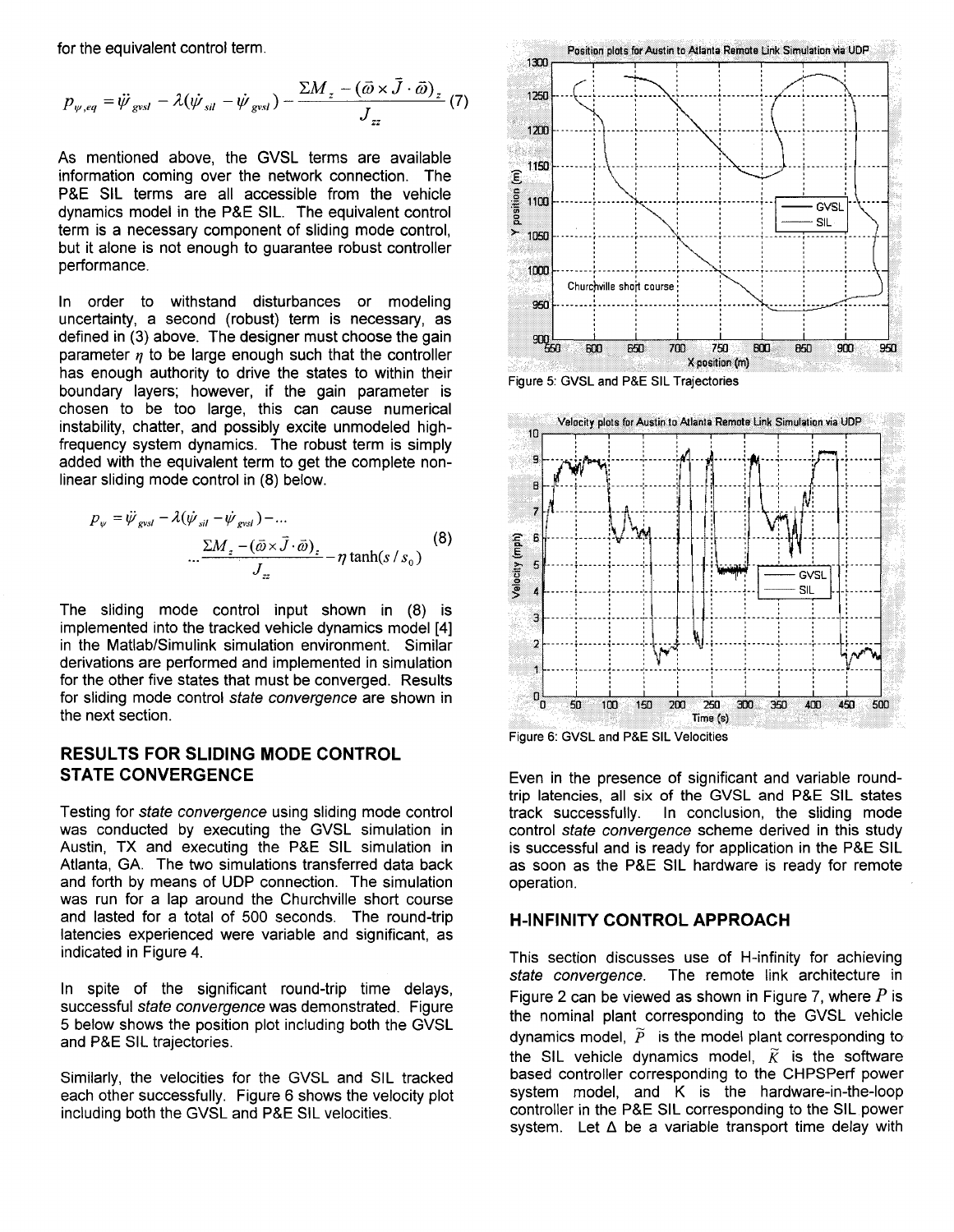unspecified phase as shown in Figure 7, then  $\tilde{P}$  is a generalized plant modeled as a multiplicative as a multiplicative perturbation on the nominal plant *P* given by

$$
\tilde{P} = (1 + \Delta_p W_p) P \qquad \|\Delta_p\|_{\infty} \le 1 \qquad (9),
$$

where  $\|\Delta_p\|$  is the H-infinity norm of the arbitrary transport delay represented by the variable transfer function  $\Delta_P$  and  $W_p$  is a fixed stable transfer function. The condition  $\|\Delta_{P}\|_{\infty} \leq 1$  allows a suitable performance weight  $W_p(j\omega)$  to constraint the arbitrary time delay  $\Delta_{P}$ . In equation (9), the term  $\Delta_P W_P$  is a way to specify uncertainty, namely, the uncertainty model  $\Delta_p W_p$  is a measure of how distant the normalized plant is from 1. That is, equation (9) tells us that when  $\|\Delta_P\|_{\infty} \leq 1$  then the nominal plant P and the generalized plant  $\tilde{P}$  differ by the following factor.

$$
\left| \frac{\tilde{P}(j\omega)}{P(j\omega)} - 1 \right| \leq |W_P(j\omega)| \qquad \forall \omega \tag{10}
$$

Since P and  $\tilde{P}$  differ by a pure time delay in Figure 4, then the following model applies. Let

$$
\tilde{P}(s) = e^{-rs} P(s) \tag{11}
$$

where

$$
\left|e^{-\tau j\omega}-1\right|\leq\left|W_{P}(j\omega)\right|\qquad\forall\,\omega,\tau\qquad\qquad(12)
$$

where the term  $|e^{-\tau j\omega} - 1|$  is a Pade approximation of a pure time delay given by:

$$
\left|e^{-\tau s}-1\right| \approx \left|\frac{-\tau s+1}{\tau s+1}-1\right| = \frac{2\tau}{\tau s+1} \tag{13}
$$

Equation (13) gives us a suitable expression for the performance weight  $W_P$ . For example, given a transport delay  $\tau = 1/10$  seconds, then:

$$
\frac{0.21s}{0.1s+1} \le W_p(s) = \frac{0.21s}{0.1s+1} \quad \forall \omega, \tau = 0.1
$$
 (14)

Notice that the same technique of casting a transport delay into a multiplicative perturbation on a nominal plant is used for the controller as well. Consequently, a family of controllers can be obtained such that

$$
\tilde{K} = (1 + \Delta_K W_K)K \qquad \|\Delta_K\|_{\infty} \le 1 \qquad (15)
$$

where  $W_K$  has the same structure as in equation (12). Using results from equations (7) through (15}, and rearranging the signals in Figure 7 we then obtain Figure 8. The original transport time delay problem shown in Figure 1 and 7 is now cast within the  $H_{\infty}$  control theory framework with multiplicative uncertainty for both the plant P and the controller K as seen in Figure 8. In this Figure 8,  $e_p$  is the plant error such that  $||e_p||_{\infty} \le 1$ ,  $W_e$  is the performance weight or penalty on  $e_p$ , n is noise entering the system such that  $\|n\|\leq 1$ ,  $W_n$  is the penalty for noise n, d is the driver input (which can also be seen as a disturbance signal) such that  $||d||_{\infty} \leq 1$ , and  $W_d$  is the performance weight on d. Again, the significance of the uncertainty model  $dW_D$ , for example, is that the variable transfer function d with condition  $\|d\|_{\infty} \leq 1$  captures phase uncertainty while acting as a scaling factor ( since  $|d| \leq 1$ ), and  $W_D(j\omega)$  captures the uncertainty profile as a function of frequency  $\omega$  (since uncertainty varies and increases with  $\omega$ ). Once again, rework of the signals in Figure 8 yields Figure 9 where Q is an optimal controller that must be determined. The introduction of the controller Q re-casts the  $H_{\alpha}$  nominal performance control problem (shown in Figure 7) into an  $H<sub>x</sub>$  robust control problem (shown in Figure 9) [5,6]. In this case, the objective is to design an optimal control Q that minimizes the effects of the variable and uncertain transport delays modeled as  $\Delta_p W_p$  and  $\Delta_k W_k$ .



Figure 7: Remote Figure 8. Equivalent Signal Network cast as Link Architecture an  $H_{\infty}$  Nominal Performance Problem.



Figure 9: Remote Link Architecture cast as an  $H_{\infty}$  Robust Control Problem.

Figures 2, 7-9, and equations 9-15 show how to cast the original remote link state convergence with transport delay into an  $H_x$  robust control problem.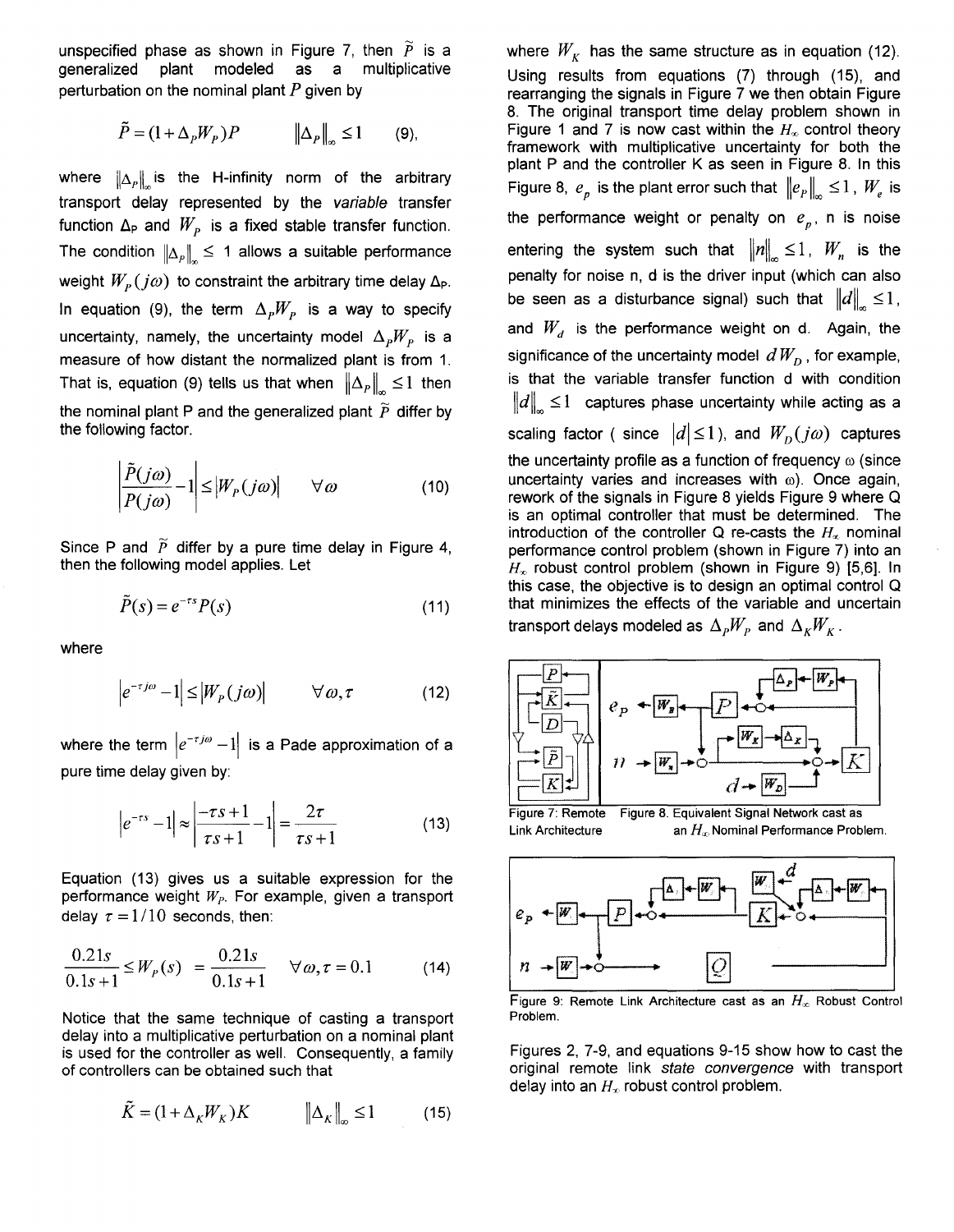#### **RESULTS FOR H-INFINITY CONTROL STATE CONVERGENCE**

Based on the network configuration as presented in Figure 9, results are used from  $H_{\infty}$  robust control theory to provide a ready solution to the state and control convergence problem [7,8]. The challenging part lies in finding suitable expressions for the various performance weights as shown in Figure 9. Equally challenging is the task of capturing the prevailing dynamics of a highly nonlinear system.

As a proof of concept to the problem and solution, the most relevant dynamics of a hybrid electric vehicle are captured and a system is put together as shown in Figure 2. In addition, the  $H<sub>x</sub>$  robust control problem is set up as shown as in the previous section and an optimal  $H_{\infty}$  controller is generated. This controller is used as shown in Figure 9.

In order to test the control scheme, three simulation scenarios are run. The first scenario is shown in Figure 7, or equivalently, is shown in Figure 10 with both  $\rho_{p}$  and  $Q_{K}$  set as the identity matrix. The second scenario is shown in Figure 10 but with  $Q_k$  set to the identity matrix and  $Q_p$  is set to the solution of the  $H_\infty$  robust control problem. The last scenario is shown in Figure 10 with both  $Q_k$  and  $Q_p$  set to the solution of the  $H_\infty$  robust control problem.



Figure 10: Remote Link Architecture With embedded  $H<sub>x</sub>$  control solution



Figure 11:  $H_{\infty}$  control solution for scenario 1: no controller



Figure 12:  $H_{\infty}$  control solution for scenario 2: controller for state convergence



Figure 13:  $H_{\infty}$  control solution for scenario 3: controller for both state and actuator convergence

Figures 11-13 show the results of the simulations for the three scenarios. In all the figures above, the x-axis shows absolute time in seconds. The left most graphs show the driver command to the traction motor axial shaft speed (solid red signal) located at both the local and remote sites (see Figure 1) . The same graphs on the left also show the measured speed for both the local (dashed blue signal) and remote (dash-dot magenta signal) traction motor models. In turn, the right most graphs show the controller and inverter torque output (actuator signal) in the local (solid red) and remote (dashed blue) locations. Figure 11, corresponding to scenario 1, clearly shows the effects of the transport delay. It can be seen that with respect to absolute time, the shaft speed at the remote simulation constantly lags the speed at the local location. Figure 12 shows scenario 2 in which the state convergence controller at the remote location is activated. In this case the speed signals follow each other very closely, but the control signals do not. Figure 13, corresponds to case 3 when both controllers are activated (at the remote and local sites). In this case, when the system starts, an initial delay is present in both the state and control signals. However, after a few seconds, both the state and control signals converge with regard to absolute time.

#### **ISSUES WITH IMPLEMENTATION OF THE H-INFINITY AND SLIDING MODE STATE CONVERGENCE SOLUTIONS**

It has been shown that modeling transport delay as a multiplicative uncertainty and casting the RemoteLink within the  $H_{\infty}$  robust control framework promises to yield a workable solution. The framework is based on solid theoretical ground, but  $H_{\infty}$  robust control theory cannot handle large nonlinearities. To circumvent this problem, the  $H_{\alpha}$  solution to the transport delay problem will utilize feedback linearization. In this case, the plant  $P$  in equation (9) could be modeled as a disturbance rejection problem with its own control design solution in which the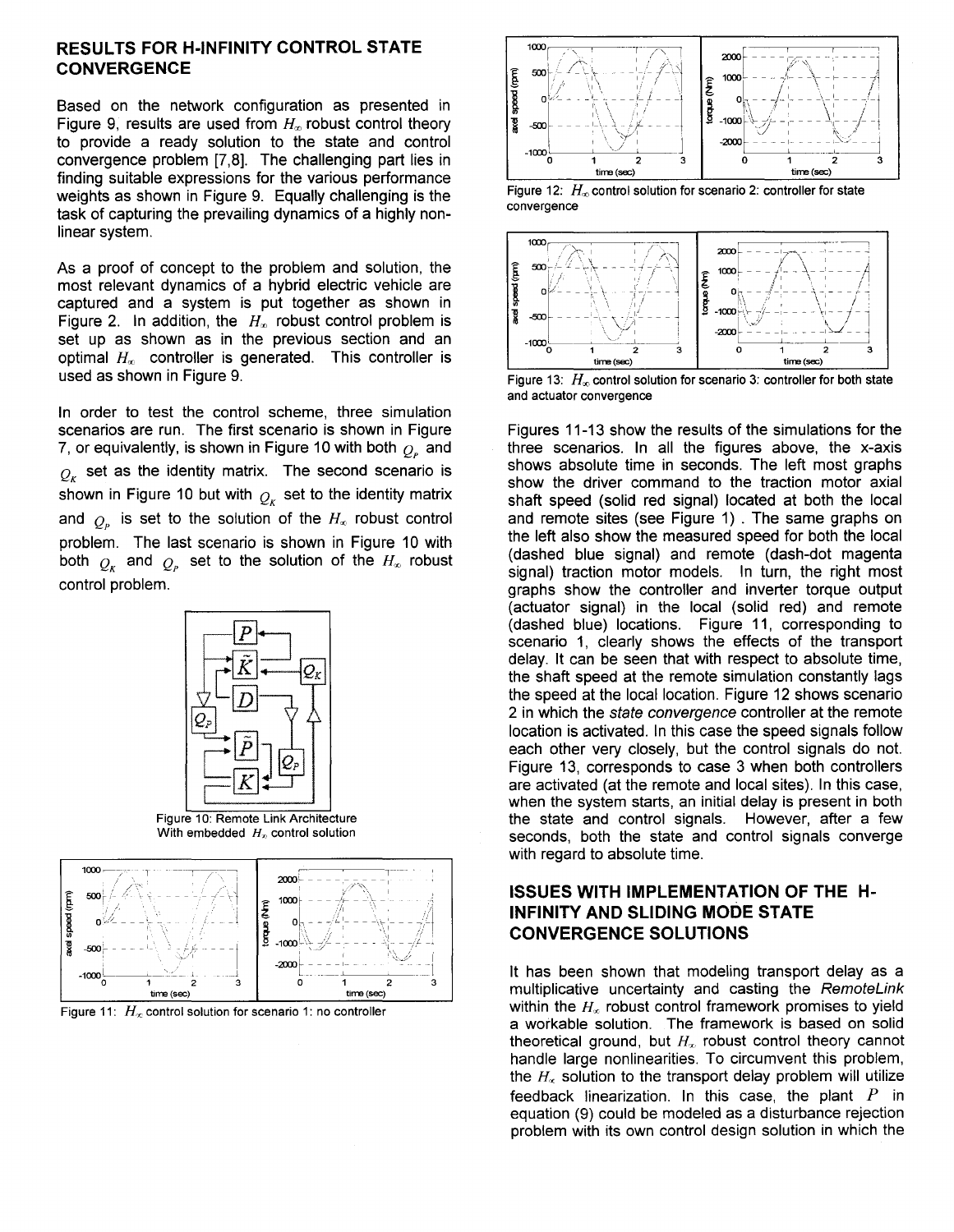error arising from the feedback linearization constitutes a bounded error.

A second issue arises from the fact that some interactions of the plant dynamics emulation and the real laboratory hardware may not be well understood. The  $H_{\infty}$ controller is inherently conservative and will not be able to cope with non-linearity arising from both un-modeled dynamics (which can be modeled, predicted and controlled) and poorly understood emulation-hardware interactions (cannot be modeled).

In comparison, the differences between the H-infinity and sliding mode approaches are summarized as differences in inputs, assumptions, and methods for handling the time delay. The H-infinity approach utilizes standard driver inputs (throttle and steering) to effect changes in the mobility model, whereas the sliding mode approach uses fictitious skyhook accelerations (or forces) on the vehicle to effect its changes. This is a trade-off between simplicity in implementation (or plant modification) versus controllability guarantees. The H-infinity method assumes driver inputs will successfully propagate through the power system and vehicle-terrain interaction such that the desired outputs are achieved. Generally this will be a reasonable assumption. The H-infinity approach requires linear mobility and power system models while the sliding mode approach uses the nonlinear models directly. Finding a linear model of a nonlinear system is a challenge in itself, and in the process risks losing relevant dynamics. In addition, the H-infinity approach explicitly includes a time delay term in its formulation which generates closed loop control laws that explicitly compensate for those time delays. The sliding mode approach (as presented) does not explicitly take the time delay into account which limits the total closed loop system bandwidth. The states chosen for convergence are all expected to change slowly enough to be tracked within the bounds of the nominal time delay. Given these competing differences, it is not entirely clear which method is the better choice. Both are currently being pursued with the sliding mode method slated for first implementation.

#### **CONCLUSION AND FUTURE WORK**

This paper presents the RemoteLink effort of TARDEC's Power & Energy Initiative and the Power Budget Model for ground-based vehicles. The RemoteLink supports the U.S. Army's future fleet by capturing a realistic duty cycle for vehicle design and improving the Power Budget Model. Two objectives for capturing a realistic duty cycle are first, realism in the driver's experience and second, meaningful power system results. Both objectives are achieved by tightly coupling the Power and Energy SIL in real-time to the GVSL motion base. The SIL in California will receive the GVSL's live driving inputs from Michigan and provide real-time power system feedback over the internet. The RemoteLink effort coordinates these two driver and hardware-in-the-loop processes in order to generate a realistic duty cycle experiment. State convergence algorithms are a vital part of the

RemoteLink effort, and two robust control techniques for state convergence are presented and yield promising results for future implementation. State convergence will coordinate the powertrain observer in the GVSL and the vehicle dynamics observer in the P&E SIL to create a seamless closed-loop experiment between both laboratories in Michigan and California.

The RemoteLink includes 4 separate efforts, including a local power system model in the GVSL (CHPSPerf), state convergence, an adaptive filtering algorithm, and a parameter turning algorithm. Development for state convergence and adaptive filtering is complete. Both improving the CHPSPerf power system model and the inclusion of a parameter turning algorithm greatly aid the state convergence effort. Future work involving the RemoteLink will address improvements to the CHPSPerf power system model including the addition of a parameter tuning algorithm.

#### **ACKNOWLEDGEMENTS**

Numerous people and organizations have contributed to the RemoteLink effort. The work conducted for this paper was funded, in part, by U.S. Army contract DAA-E07- 02 C-L045, Combat Hybrid Propulsion System Technical Support. The authors of this paper thank the U.S. Army Research, Development, & Engineering Command (RDECOM), Tank-Automotive RD&E Center for their funding support. Additionally, the authors thank various organizations within BAE Systems, DCS, RTI and SAIC for contributions of equipment, software, models and information technology infrastructure support.

## **REFERENCES**

- 1. I. Elhajj, N. Xi, W.K. Fung, Y.H. Liu, Y. Hasegawa, T. Fukuda, "Supermedia Enhanced Internet Based Telerobotics", in Proceedings of the IEEE, special issue on Networked Intelligent Robots Through the Internet, Vol. 91, No. 3, pp. 396-421, March 2003.
- 2. Wilford Smith and Kurt Wehmueller, "Detailed Simulation and Development of Hybrid Power Systems Energy Management Architectures", Paper presented at the 4<sup>th</sup> International AECV Conference, January 2002.
- 3. Ronnie Wright, Jarrett Goodell, Wilford Smith, and Patrick Nunez, "A Delay Compensation Strategy For Improved Remote Link Control Over A Long Haul Communications Channel", Paper presented at the 6<sup>th</sup> International AECV Conference, June 2005.
- 4. Wilford Smith and Patrick Nunez, "Power and Energy Computational Models for the Design and Simulation of Hybrid-Electric Combat Vehicles", SPIE Paper No. 5805-02, Paper Presented at Simulation Science IX, Orlando, FL, 28 March  $-1$ April 2005.
- 5. Marc Compere, Miguel Simon, John Kajs, and Mike Pozolo, "Tracked Vehicle Mobility Load Emulation for a Combat Hybrid Electric Power System", Paper